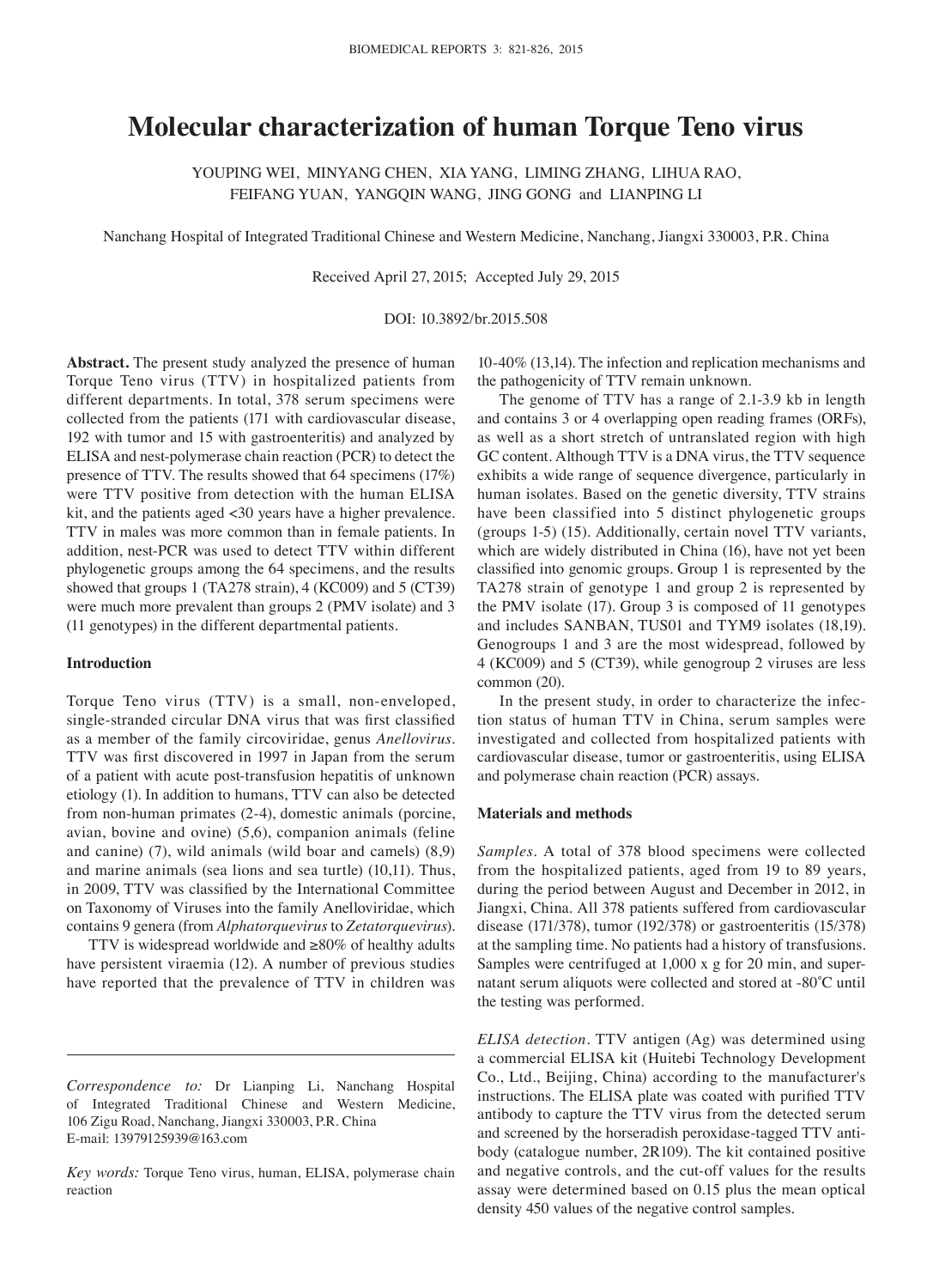

Figure 1. Phylogenetic tree constructed using the neighbor-joining method and evaluated using the interior branch test method with MEGA 4 software. Percent bootstrap support is indicated at each node. GenBank accession number, source are also indicated. The solid triangles indicate reference strains. Trees A, B, C and D were constructed based on part of the nucleotide sequence of TTV genotypes TA278, TUS01, CT39F and KC009, which stands for genogroups 1, 3, 5 and 4 of human TTV, respectively.

*DNA extraction.* Viral DNA was extracted from 100  $\mu$ l serum samples using the MiniBEST Viral RNA/DNA Extraction kit version 4.0 (Takara, Dalian, China), according to the manufacturer's instructions.

*PCR detection of TTV DNA.* All the positive samples detected by ELISA were tested via nested PCR using specific primers corresponding to the 5 TTV genogroups (groups 1-5) (Table I), and the reference sequences were as follows: Group 1: TA278 (accession no. AB017610) (21), group 2: PMV (AF261761) (22), group 3: TUS01 (AB017613) (23), group 4: KC009 (24)(AB038621) and group 5: CT39F (AB064604)(25). All PCR reactions were carried out as follows: 32 cycles of denaturation at 94˚C for 40 sec with an additional 7 min in the first cycle, annealing at 55˚C for 40 sec, extension at 72˚C for 70 sec and with an additional 7 min in the last cycle. The amplification products were excised from 1% agarose gels containing ethidium bromide (0.5  $\mu$ g/ml), purified with the AxyPrep DNA Gel Extraction kit (Axygen Biotechnology Co., Ltd., Silicon Valley, CA, USA), cloned into the pMD-18T vector (Takara) and sequenced (Takara).

*Phylogenetic analysis.* The sequences of the TTV isolates in the present study were analyzed using the MegAlign software (DNAStar Inc., Madison, WI, USA). Phylogenetic trees were constructed by the alignment of the TTV isolates in the study and the referenced strains (GenBank number and source of regions are shown in Fig. 1). They were evaluated using the neighbor-joining method with 1,000 bootstrap replicates in a heuristic search with the Molecular Evolutionary Genetics Analysis program (MEGA, version 4.0; Oxford University Press, New York, NY, USA).

# **Results**

*Detection of TTV by ELISA.* A total of 378 patient serum specimens were collected from different departments (171 with cardiovascular disease, 192 with tumor and 15 with gastroenteritis) and were divided into 3 groups according to age. TTV was detected by the human ELISA detection kit following the manufacturer's instructions and 64 specimens were positive for TTV. The prevalence of TTV was 14.0% (24/171), 18.8% (36/192) and 26.7% (4/15) in cardiovascular, tumor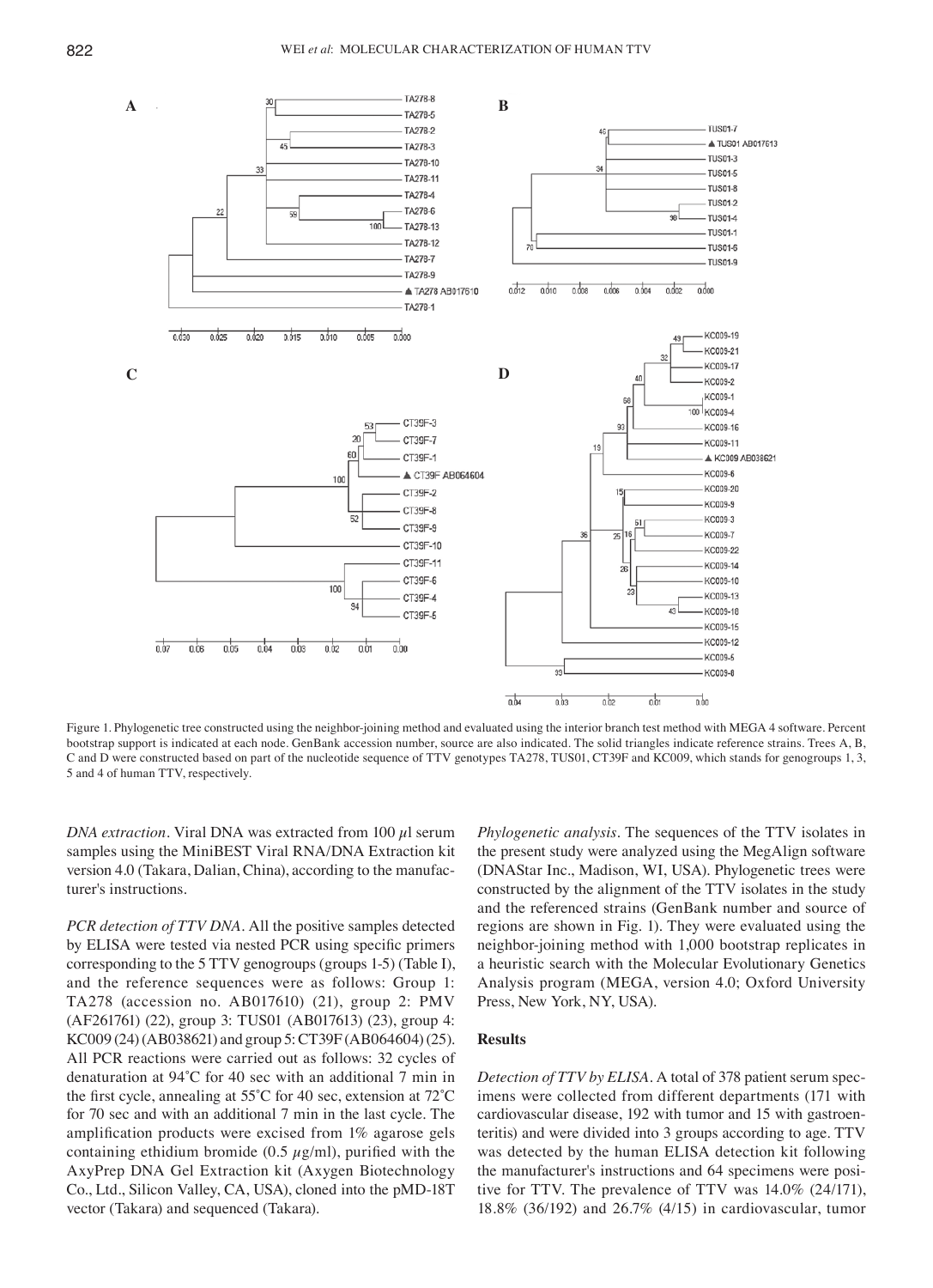| Group     | Polarity    | Nucleotide position | Nucleotide sequence                   |
|-----------|-------------|---------------------|---------------------------------------|
| 1 (TA278) | Sense-1     | 867-886             | 5'-ATG TGG CGA AAA TAC TGT CA-3'      |
|           | Antisense-1 | 1903-1923           | 5'-CAT GTT GCC TTC TCC TCT GTC-3'     |
|           | Sense-2     | 1102-1125           | 5'-ATT AAT ACC ATG CCT CCT TTT CTA-3' |
|           | Antisense-2 | 1903-1923           | 5'-CAT GTT GCC TTC TCC TCT GTC-3'     |
| $2$ (PMV) | Sense-1     | 107-126             | 5'-TGA GTT TTC CAC GCC CGT CC-3'      |
|           | Antisense-1 | 1424-1433           | 5'-ATC CGG CGG TTA TAC CAG TA-3'      |
|           | Sense-2     | 473-492             | 5'-CAG TGT GGC GGC TCG TGT TG-3'      |
|           | Antisense-2 | 1364-1384           | 5'-TTG TGG TGA GCA GAA CGG AAA-3'     |
| 3 (TUS01) | Sense-1     | 322-341             | 5'-GAA GGC ACC TGC CAT GAG CT-3'      |
|           | Antisense-1 | 1936-1956           | 5'-GCC TTT GCC CTT GTC CAT TAG-3'     |
|           | Sense-2     | 477-496             | 5'-TGC CTG CTA CCT CTT CGC CT-3'      |
|           | Antisense-2 | 1358-1378           | 5'- AGC AGA ACG GAT ACC GCA AGT-3'    |
| 4 (KC009) | Sense-1     | 137-158             | 5'-AGG CCA ATG AGG ATC TTC TAC G-3'   |
|           | Antisense-1 | 982-1001            | 5'-GGG AGG GAA GTC GTC CAT GT-3'      |
|           | Sense-2     | 360-381             | 5'-TTA AAA AAT TCC CCC GCT CTG T-3'   |
|           | Antisense-2 | 918-937             | 5'-AGG GGC ATC CAT CCT GTA AT-3'      |
| 5 (CT39)  | Sense-1     | 106-125             | 5'-GAG TTT ATG CTG CCC GTC CG-3'      |
|           | Antisense-1 | 722-742             | 5'-TCC ACC TCC TCC GCC TCC TTA-3'     |
|           | Sense-2     | 191-210             | 5'-CGC AGT CAA GGG GCA ATT CG-3'      |
|           | Antisense-2 | 671-690             | 5'-TCT AGG CCA TCG TCT GCG AA-3'      |

|  |  | Table I. Primers employed in the analysis of Torque Teno virus. |  |  |  |  |  |
|--|--|-----------------------------------------------------------------|--|--|--|--|--|
|--|--|-----------------------------------------------------------------|--|--|--|--|--|

Table II. ELISA detection result of Torque Teno virus in cardiovascular, tumor and gastroenteritis patients.

|                                |            |               | Total rate    |              |               |  |
|--------------------------------|------------|---------------|---------------|--------------|---------------|--|
| Patients                       | Age, years | Male          | Female        | Total        | for patients  |  |
| Cardiovascular                 | $\leq 30$  | 33.3(1/3)     | 66.7(2/3)     | 50.0(3/6)    | 14.0 (24/171) |  |
| disease $(n=171)$              | $31-60$    | 18.5(5/27)    | 12.0(3/25)    | 15.4(8/52)   |               |  |
|                                | $\geq 60$  | 20.0(10/50)   | 4.7(3/63)     | 11.5(13/113) |               |  |
| Tumor $(n=192)$                | $\leq 30$  | 100.0(1/1)    | 0.0(0/2)      | 33.3(1/3)    | 18.8 (36/192) |  |
|                                | $31 - 60$  | 4.7(2/43)     | 15.7(11/70)   | 11.5(13/113) |               |  |
|                                | $\geq 60$  | 30.9(13/42)   | 26.5(9/34)    | 28.9 (22/76) |               |  |
| Gastroenteritis $(n=15)$       | $\leq 30$  | 0.0(0/0)      | 0.0(0/0)      | 0.0(0/0)     | 26.7(4/15)    |  |
|                                | $31-60$    | 33.3(2/6)     | 0.0(0/1)      | 28.6(2/7)    |               |  |
|                                | $\geq 60$  | 33.3(2/6)     | 0.0(0/2)      | 25.0(2/8)    |               |  |
| Total rate for gender          | No.        | 20.2 (36/178) | 14.0 (28/200) | No.          |               |  |
| Data are $%$ (detected/total). |            |               |               |              |               |  |

and gastroenteritis patients, respectively. The patients aged <30 years had a higher prevalence in cardiovascular (50.0%, 3/6) and tumor patients (33.3%, 1/3) and TTV in males, 20.2% (36/178), was more common compared with female patients, 14.0% (28/200) (Table II).

*PCR detection of TTV DNA.* According to the result of ELISA, 64 patients (24 with cardiovascular disease, 36 with tumors and 4 with gastroenteritis) were detected to be carrying TTV. In order to know the most prominent genogroup, 64 serum specimens were analyzed by nest-PCR with group-specific primer sets. The results showed that the positive samples were 48 among the 64 samples (56.3%), and in the 24 cardiovascular disease patients, the infection rate of TTV groups 1-5 were 20.8% (5/24), 0.0% (0/24), 16.7% (4/24), 20.8% (5/24) and 8.3% (2/24), respectively (Table III). A total of 4 patients had co-infection of groups 3 and 4, or groups 3 and 5, or groups 1 and 5, or groups 1, 3 and 4 (Table IV). The prevalence in the 36 tumor patients were 22.2% (8/36), 0.0% (0/36), 13.9% (5/36), 41.2% (15/36) and 19.4% (7/36), respectively.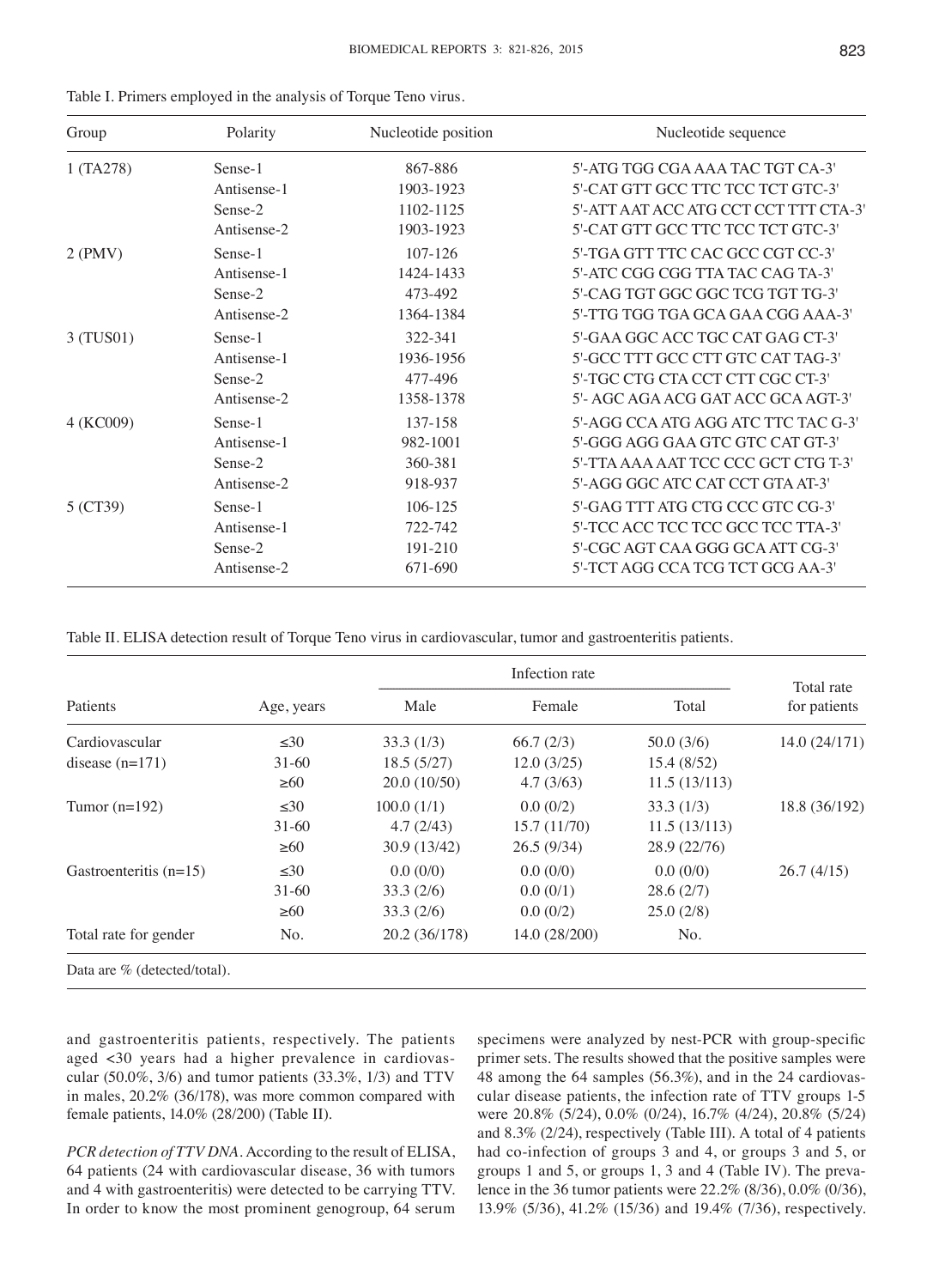| Patients                        | Group 1      | Group 2   | Group 3    | Group 4      | Group 5     |  |
|---------------------------------|--------------|-----------|------------|--------------|-------------|--|
| Cardiovascular disease $(n=24)$ | 20.8(5/24)   | 0.0(0/24) | 16.7(4/24) | 20.8(5/24)   | 8.3(2/24)   |  |
| Tumor $(n=36)$                  | 22.2(8/36)   | 0.0(0/36) | 13.9(5/36) | 41.7 (15/36) | 19.4(7/36)  |  |
| Gastroenteritis $(n=4)$         | 0.0(0/4)     | 0.0(0/4)  | 0.0(0/4)   | 50.0(2/4)    | 50.0(2/4)   |  |
| Total $(n=64)$                  | 21.7 (13/60) | 0.0(0/60) | 15.0(9/60) | 34.4 (22/64) | 17.2(11/64) |  |

Table III. Frequency of Torque Teno virus detected by nest-polymerase chain reaction assay in cardiovascular, tumor and gastroenteritis patients.

Data are % (detected/total).

Table IV. Torque Teno virus infection from different groups in cardiovascular, tumor and gastroenteritis patients.

Table IV. Continued.

|                | $\sim$             | *************             |                   |                          | Group                                                                                                                    | Patient no. | Gender           | Age, years | Groups       |
|----------------|--------------------|---------------------------|-------------------|--------------------------|--------------------------------------------------------------------------------------------------------------------------|-------------|------------------|------------|--------------|
| Group          | Patient no. Gender |                           | Age, years Groups |                          |                                                                                                                          | $\tau$      | $\mathbf F$      | 56         | 3,4          |
| Tumor          | $\overline{c}$     | $\boldsymbol{\mathrm{F}}$ | 65                | 1,4,5                    |                                                                                                                          | 13          | M                | 53         | 3,5          |
|                | $\overline{4}$     | $\mathbf F$               | 31                | ${\bf N}$                |                                                                                                                          | 14          | $\boldsymbol{F}$ | 54         | 4            |
|                | 5                  | ${\bf F}$                 | $72\,$            | 1,4,5                    |                                                                                                                          | 22          | M                | 69         | $\mathbf N$  |
|                | 6                  | $\mathbf F$               | 38                | 1,5                      |                                                                                                                          | 24          | $\mathbf{M}$     | 60         | 1            |
|                | 8                  | ${\bf F}$                 | 43                | ${\bf N}$                |                                                                                                                          | 26          | $\mathbf M$      | 47         | $\mathbf N$  |
|                | 9                  | $\mathbf M$               | 66                | 3,4                      |                                                                                                                          | $27\,$      | M                | 21         | N            |
|                | 10                 | $\mathbf M$               | 63                | 1,5                      |                                                                                                                          | 33          | ${\bf F}$        | 64         | ${\bf N}$    |
|                | 11                 | ${\bf F}$                 | 71                | 4                        |                                                                                                                          | 38          | M                | 76         | 1,3,4        |
|                | 12                 | $\boldsymbol{\mathrm{F}}$ | 37                | N                        |                                                                                                                          | 40          | $\mathbf M$      | $77 \,$    | $\mathbf{1}$ |
|                | 15                 | ${\bf F}$                 | 56                | $\mathbf{1}$             |                                                                                                                          | 44          | ${\bf F}$        | 29         | $\mathbf N$  |
|                | 16                 | M                         | 85                | 3                        |                                                                                                                          | 46          | ${\bf F}$        | 79         | 4            |
|                | 17                 | $\mathbf F$               | $80\,$            | ${\bf N}$                |                                                                                                                          | 50          | $\mathbf M$      | 44         | $\mathbf N$  |
|                | 18                 | M                         | 63                | $\mathfrak{Z}$           |                                                                                                                          | 52          | $\mathbf M$      | 61         | 1,5          |
|                | 19                 | $\mathbf M$               | 62                | $\overline{4}$           |                                                                                                                          | 53          | $\mathbf M$      | 69         | $\mathbf N$  |
|                | 20                 | $\boldsymbol{\mathrm{F}}$ | 71                | 4,5                      |                                                                                                                          | 54          | $\mathbf M$      | 61         | ${\bf N}$    |
|                | 21                 | $\mathbf M$               | 75                | 4,5                      |                                                                                                                          | 55          | $\mathbf{M}$     | 66         | ${\bf N}$    |
|                | 23                 | $\mathbf M$               | 67                | ${\bf N}$                |                                                                                                                          | 56          | $\mathbf M$      | 42         | $\mathbf N$  |
|                | 25                 | $\mathbf F$               | 68                | ${\bf N}$                |                                                                                                                          | 57          | M                | 61         | $\mathbf{1}$ |
|                | 29                 | $\mathbf M$               | 65                | 1,4                      |                                                                                                                          | 59          | $\mathbf M$      | 61         | $\mathbf N$  |
|                | $30\,$             | ${\bf F}$                 | 31                | 4,5                      |                                                                                                                          | 61          | ${\bf F}$        | 75         | 3            |
|                | 31                 | $\mathbf M$               | 62                | ${\bf N}$                |                                                                                                                          | 62          | ${\bf F}$        | 29         | $\mathbf N$  |
|                | 34                 | $\mathbf M$               | 66                | ${\bf N}$                | Gastroenteritis                                                                                                          | $\,$ $\,$   | M                | 64         | 4            |
|                | 36                 | ${\bf F}$                 | 66                | 1,4                      |                                                                                                                          | 37          | M                | 64         | 4            |
|                | 39                 | ${\bf F}$                 | 62                | $\overline{\mathcal{L}}$ |                                                                                                                          | 41          | $\mathbf M$      | 43         | 5            |
|                | 43                 | $\mathbf M$               | 28                | 5                        |                                                                                                                          | 42          | M                | 55         | 5            |
|                | 45                 | $\mathbf M$               | $77\,$            | 4                        |                                                                                                                          |             |                  |            |              |
|                | 47                 | $\boldsymbol{\mathrm{F}}$ | 37                | 4                        | M, male; F. female; N, none.                                                                                             |             |                  |            |              |
|                | 48                 | $\mathbf M$               | 65                | 3,4                      |                                                                                                                          |             |                  |            |              |
|                | 49                 | ${\bf F}$                 | 55                | ${\bf N}$                |                                                                                                                          |             |                  |            |              |
|                | 51                 | $\mathbf M$               | 58                | $\mathbf N$              | Among the tumor patients, 2 were co-infected with 3 groups                                                               |             |                  |            |              |
|                | 58                 | ${\bf F}$                 | 59                | $\mathbf N$              | (groups 1, 4 and 5), and 10 were co-infected with 2 groups                                                               |             |                  |            |              |
|                | 60                 | M                         | 65                | N                        | (groups 1 and 3, groups 1 and 4, groups 1 and 5, groups 3                                                                |             |                  |            |              |
|                | 63                 | $\boldsymbol{\mathrm{F}}$ | 55                | N                        | and 4 or groups 4 and 5). However, in gastroenteritis patients,                                                          |             |                  |            |              |
|                | 64                 | $\mathbf{M}$              | 50                | ${\bf N}$                | groups 4 and 5 were detected with the prevalence of 50.0%                                                                |             |                  |            |              |
|                | 65                 | $\boldsymbol{\mathrm{F}}$ | 65                | $\mathbf N$              | $(2/4)$ (Table IV).                                                                                                      |             |                  |            |              |
|                | 66                 | $\boldsymbol{\mathrm{F}}$ | 56                | 1,3                      |                                                                                                                          |             |                  |            |              |
| Cardiovascular | $\mathbf{1}$       | $\mathbf M$               | 49                | ${\bf N}$                | Sequence analysis of TTVs. The phylogenetic tree was                                                                     |             |                  |            |              |
| disease        | 3                  | $\boldsymbol{\mathrm{F}}$ | 54                | $\overline{4}$           | constructed (Fig. 1) based on the sequences of the isolates<br>and referenced representative strains (GenBank number and |             |                  |            |              |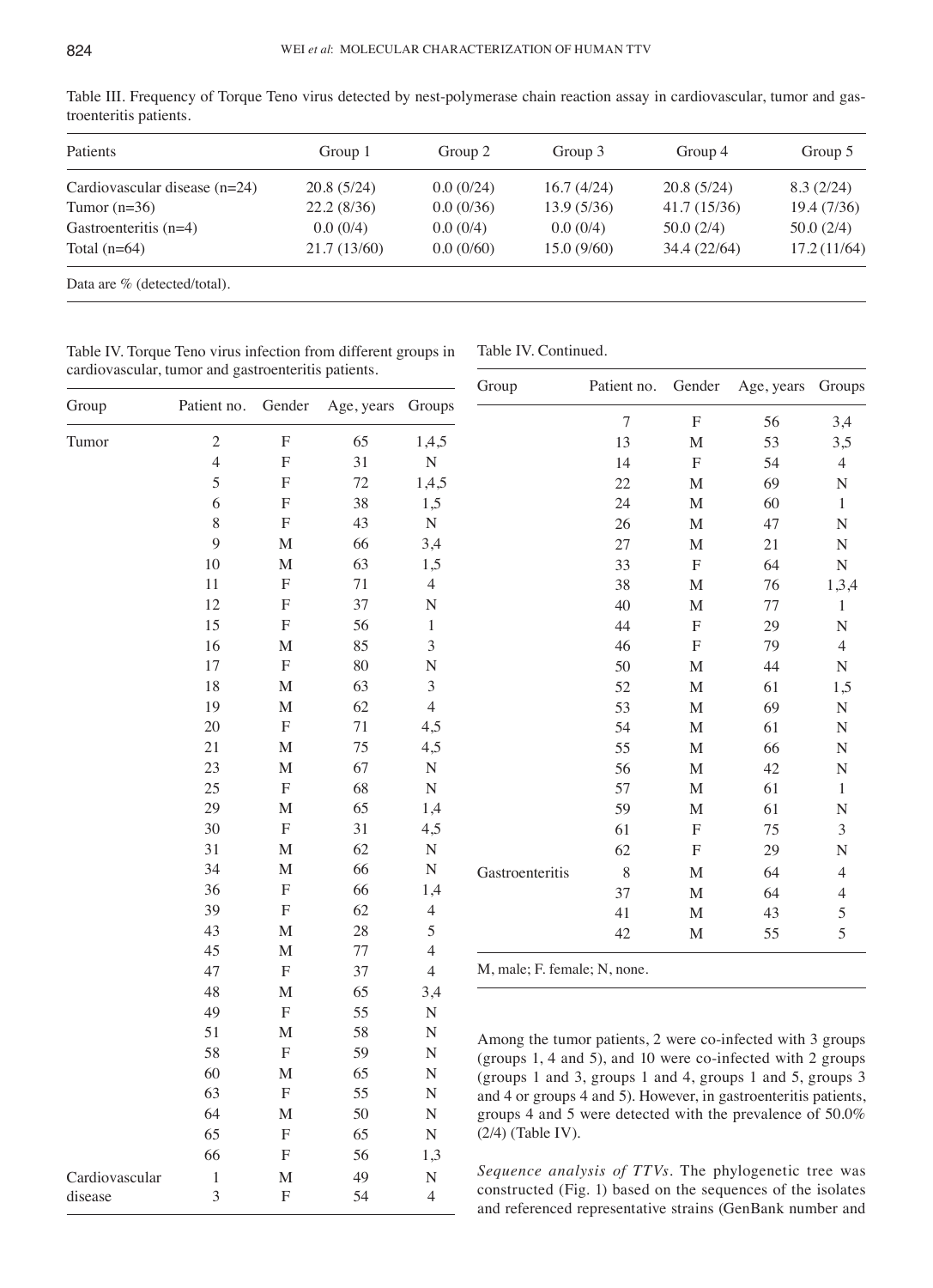source of regions are shown). In tree A, all the 13 isolates were found to share 92-95% nucleotide homology with the genogroup 1 strain TA278 (AB017610). In tree B, the genogroup 3 strain TUS01 (AB017613) shared 97-99% nucleotide homology with the isolates. The tree C was grouped into 2 clusters, and the 4 isolates (CT39F-4, 5, 6 and 11) were found to share 86-88% nucleotide homology with the referenced genogroup 5 strain CT39F (AB064604), the other isolates were clustered with the strain CT39F and shared 90-98% nucleotide homology with it. In tree D, all the isolates shared 92% nucleotide homology at least with the genogroup 4 strain KC009 (AB038621) besides one isolate, which shared 85-89% nucleotide homology with KC009 strain and other isolates.

## **Discussion**

Human TTV is globally distributed, and TTV strains have been divided into 5 distinct phylogenetic groups (groups 1-5). PCR is the usual detection method for TTV DNA, and the choice of primers used may significantly influence the level of detection. High rates of infection (60-100%) have been identified among healthy populations worldwide by primers T801 and T935. These were designed in the 3' end of the conserved untranslated region (UTR) (12) that is able to amplify the genomes of a number of TTV genotypes. However, the phylogenetic classifications of TTV isolates based on the 2 most prominently studied regions of the genome (N22 and UTR PCR regions) are unreliable (26). Therefore, genogroup‑specific or genotype‑specific primers were designed to detect the prevalence of TTV. Genogroups 1 and 3 are the most widespread, followed by 4 and 5, while genogroup 2 viruses are less common (20).

Thus far, there are few studies regarding TTV detection with different genogroup‑specific primers. Devalle and Niel (27) used the oligonucleotide primers T1S (sense) and T1A (antisense) designed at the 3' and 5' ends of the conserved UTR for the first cycle to detect and differentiate TTV isolates belonging to each of the 5 genomic groups (groups 1-5). In the second cycle of PCR, T2S (sense), immediately downstream of T1S, was designed in the UTR. The 5 PCR assays differed by their internal antisense primers, T2G1A, T2G2A, T2G3A, T2G4A and T2G5A, which were designed to be specific for TTV genomic groups 1-5, respectively. The results showed that TTV DNA from  $\geq 1$  genomic group was detected in 11 (46%) blood donors, 13 (54%) hepatitis B virus (HBV) carriers and 24 (100%) human immunodeficiency virus-1 (HIV-1)-infected patients. The genomic group 5 TTV was the most prevalent (46%, 33/72), followed by group 3 (43%, 31/72), group 1 (35%, 25/72), group 2 (18%, 13/72) and group 4 (17%, 12/72), and the prevalence of TTV in HIV-1 patients was higher compared to HBV carriers and blood donors. Through aligned submitted full-length TTV nucleotide sequences from GenBank, Biagini *et al* (28) designed the specific primer sets (TTG1S1/R1, TTG1S2/R2- TTG5S1/R1, TTG5S1/R1) for each of the representative phylogenetic groups to detect TTV from plasma samples. The above results indicated that the overall prevalence value for TTV DNA totaled 48%, and TTV belonging to group 1 was the most frequently detected (34%), followed by group 3 (24%, TUPB prototype) and group 5 (12%, JT33F prototype). By contrast, viruses belonging to group 2 (2%, KAV prototype) and group 4 (2%, JT41F prototype) were only detected occasionally.

In the present study, a total of 378 patient serum specimens were collected from different departments (171 cardiovascular disease patients, 192 tumor patients and 15 gastroenteritis patients) and 64 specimens (17%) were positive for TTV, as detected by the human ELISA detection kit. The prevalence of TTV was 14.0% (24/171), 18.8% (36/192) and 26.7% (4/15) in cardiovascular, tumor and gastroenteritis patients, respectively. The patients aged <30 years have a higher prevalence in cardiovascular (50.0%, 3/6) and tumor patients (33.3%, 1/3), and TTV in males, 20.2% (36/178), was more common compared to female patients, 14.0% (28/200).

Although the ELISA kit can detect TTV Ag, the genogroups are not clear, and in order to know the most prominent genogroup, 64 serum specimens were analyzed by nest-PCR with group‑specific primers sets. The results showed that the positive samples were 48 among the 64 samples (56.3%), but not 100%, which confirmed that certain other genogroups may exist, or all the genotypes in one genogroup cannot be detected by the primers.

However, the genogroups were still analyzed in the positive samples. In the 24 patients with cardiovascular disease, groups 1 and 4 were most prevalent with the infection of 20.8% (5/24), followed by group 3 at 16.7% (4/24) and group 5 at 8.3% (2/24). In the 36 patients with tumors, group 4 was most prevalent with the infection of 41.2% (15/36), followed by group 1 at 22.2% (8/36), group 5 at 19.4% (7/36) and 13.9% (5/36). However, in the patients with gastroenteritis, only groups 4 and 5 were detected with the prevalence of 50.0% (2/4). The discrepancy between groups may be due to the study of different populations or by methodological differences in the protocols used. No samples belonging to group 2 were detected from all the 64 patients, indicating that group 2 had a low prevalence, which is consistent with the previous study.

The phylogenetic tree was constructed (Fig. 1) based on the sequences of the isolates and referenced representative strains. In tree A, all the 13 isolates were found to share 92-95% nucleotide homology with the genogroup 1 strain TA278 (AB017610). In tree B, the genogroup 3 strain TUS01 (AB017613) shared 97-99% nucleotide homology with the isolates. The tree C was grouped into 2 clusters, and the 4 isolates (CT39F-4, 5, 6 and 11) were found to share 86-88% nucleotide homology with the referenced genogroup 5 strain CT39F (AB064604). The other isolates were clustered with the strain CT39F and shared 90-98% nucleotide homology with it. In tree D, all the isolates shared 92% nucleotide homology at least with the genogroup 4 strain KC009 (AB038621) besides one isolate, which shared 85-89% nucleotide homology with KC009 strain and other isolates. These results confirm that genetic variability rather than geographical variance exists among TTVs in infected humans.

In the present study, different Chinese human TTV isolates were detected and investigated. These findings provide novel insights and foundations for further studies to characterize the territorial presence and prevalence of TTV within China.